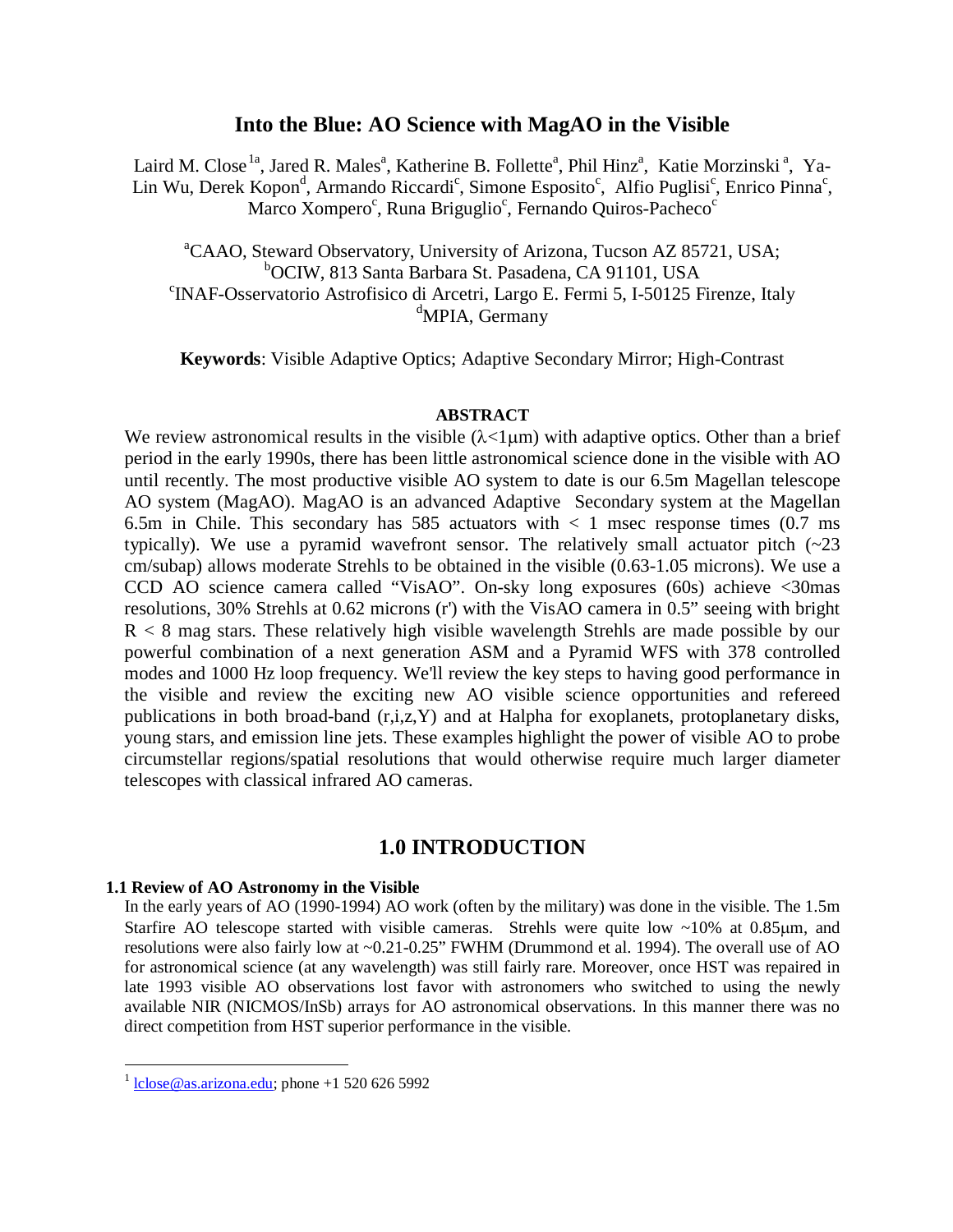In the later years (1994-2012) the 1-2.5µm wavelength range (the NIR) proved a great scientific home for AO astronomical science (still mostly independent of direct HST competition) and produced Strehls that were high (~60% at K) on 4-8m class telescopes. Visible AO had little significant astronomical science impact in astronomy. But the visible AO was used for Solar, Military (AEOS/VisIM), and Amateur AO (often with some form of Lucky imaging). Nevertheless, there were almost no astronomical refereed papers in the visible from 1994-2012. The most likely reasons for this are: 1) the Strehls were not very good in the visible (often  $\langle 1\% \rangle$ ) with only  $\sim 100$  corrected modes; and 2) all the visible photons are typically used for the wavefront sensor. Visible AO science really required that an AO system be designed from the start to work in the visible.

#### **1.3 Scientific Advantages to Visible AO**

Visible has many scientific advantages over the NIR. After all, most astronomy is done in the visible, but almost no AO science is done with  $\lambda < 1 \mu$ m on large 6.5-10m class telescopes. A short list of some of the advantages of AO science in the visible compared to the NIR is:

-- **Better science detectors** (CCDs): much lower dark current, lower readnoise, much better cosmetics (no bad pixels), ~40x more linear, and camera optics can be warm and simple.

-- **Much Darker skies:** the visible sky is 100-10,000x darker than the K-band sky.

-- **Strong Emission lines**: access to the primary recombination lines of Hydrogen (Ha 0.6563 µm) -- most of the strongest emission lines are all in the visible

-- **Off the Rayleigh Jeans tail**: Sun-like stars have much greater range of colors in the visible (wider range color mag diagrams) compared the NIR.

-- **Higher spatial resolution**: The 20 mas resolution regime opens up. An visible AO system at r band  $(\lambda=0.62\mu m)$  on a 6.5m telescope has the spatial resolution (~20 mas) that would otherwise require a 23m ELT (like the Giant Magellan Telescope) in the K-band. So visible AO can produce ELT like NIR resolutions on today's 6.5-8m class telescopes.

#### **1.4 Keys to good AO Performance in the Visible**

While it is certainly clear that there are great advantages to doing AO science in the visible it is also true that there are real challenges to getting visible AO to work with even moderate Strehls on large telescopes. Below we outline (in rough order of importance) the most basic requirements to have a visible AO system on a 6.5m sized telescope.

1. **Good 0.6" Seeing Site** – Large  $r_0$  (long  $\tau_0$ ) and consistency (like clear weather, low humidity) is critical.

2. **Good DM and fast non-aliasing WFS**: need many  $(>500)$  actuators (with  $d < r_{0/2}$  sampling), no "bad" actuators, need at least >200 well corrected modes.

3. **Minimize all non-common path (NCP) Errors:** Stiff "piggyback" design with simple Visible science camera well coupled to the WFS –keep complex optics (like the ADC) on the common path. Keep optical design simple and common as possible.

4. **Lab Testing:** Lots (and lots) of "end-to-end" closed loop testing with visible science camera.

5. **Modeling/Design:** Well understood error budget feeding into analytical models, must at least expect ~135 nm rms WFE on-sky. Try to measure/eliminate vibrations from the scope.

6 **High Quality Interaction Matrixes:** Excellent on-telescope IMATs with final/on-sky pupil. Use close-loop to increase the SNR of the high order modes.

7 **IR camera simultaneous with Visible AO camera:** this is important since you achieve a 200% efficiency boost. It also allows for excellent (pain free) contingency in poor seeing when only NIR science is possible.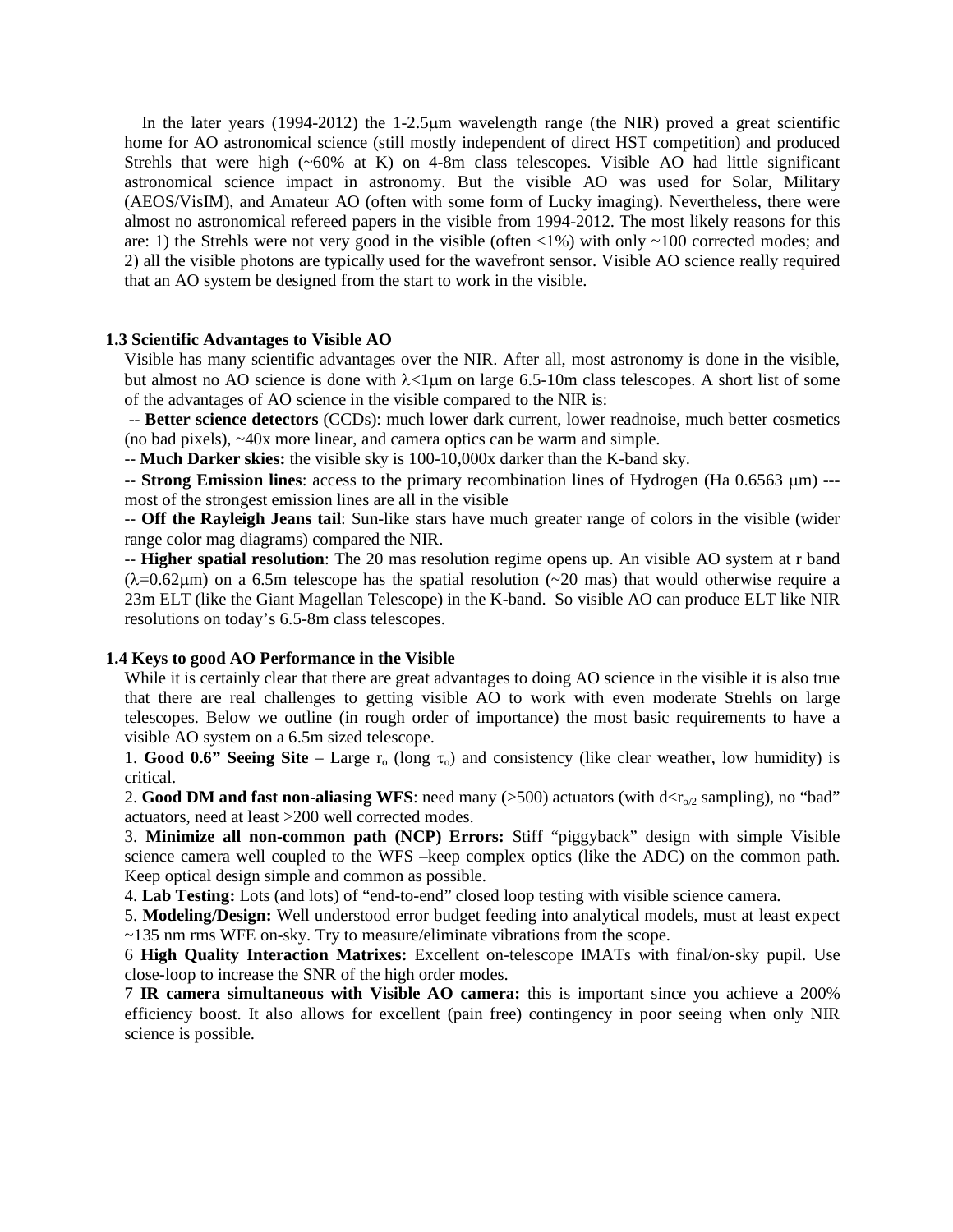#### **1.5 Visible AO vs. HST, Interferometers, or NIR AO on 8-10m Telescopes**

The Magellan AO system (MagAO) is a good example of a visible AO system. MagAO can regularly obtain ( $>50\%$  of the nights so far observed) moderate Strehl ( $\sim$ 20% at 0.65 $\mu$ m) and 20-30 mas resolution images in the visible (Close et al. 2013; Fig. 1). *This is >2x higher resolution than the Hubble Space Telescope can achieve at the same wavelengths*, *and is also ~2-3x better than the sharpest images one can make from the ground with conventional NIR AO on the largest 8-10m apertures.* While interferometers can provide higher spatial resolutions, their limited "uv" coverage, limiting magnitudes, and very small FOV  $(<0.1$ ") make them generally much less attractive than direct imaging for the science cases outlined in section 2.3. Also, speckle interferometry can achieve the diffraction-limit, but is only effective on the brightest binary stars in the optical, with limited contrast and, hence, dynamic range. Whereas, MagAO has detected exoplanets  $10^{-5}$  times fainter within 0.5" of the host star (Males et al. 2014) such contrasts are impossible to achieve with any speckle or interferometric techniques.



*Fig 1: Top row*: the central ionizing binary of the Trapezium:  $θ$ <sup>1</sup> Ori C as imaged with MagAO's Visible CCD camera (VisAO) in different filters. Note the excellent resolution in the raw 60 second image. We note that no postdetection shift and add (SAA) was applied, nor was there any frame selection used to produce these top row images. Typically we achieved resolutions of 0.026-0.029" and Strehls of 28- 35% in 0.5-0.7" V-band seeing. *Middle row:* same as top row, except the images have been post-detection aligned (SAA) and the pixel response function (PRF) has been removed. This improved image resolution by∼5-6 mas. *Bottom row:* is just magnified by 3x These are the highest resolution, deep, images ever published to our knowledge (modified from Close et al. 2013).

A simple reason that many "VisAO" science cases *cannot* be done with *HST* is that the brightest science targets (V $\langle 8^{th}$  mag) become difficult to observe without debilitating core saturation/charge bleeding -even for minimum exposures. Moreover, the permanent loss of the ACS HRC channel leaves just the visible coronagraphic "wedge" in STIS on *HST*. With a size of >0.2", which often covers up the most important science area for circumstellar science (the core), this bar inhibits HST study of our "VisAO" science cases. Also we note that *JWST* will not likely produce diffraction-limited imaging in the visible. **MagAO with its VisAO camera provides a 2-3 fold improvement in the angular resolution of direct imaging in astronomy while simultaneously gaining access to the important narrowband visible (0.6-1.05** µ**m) spectroscopic features (like the key hydrogen recombination Halpha line at 0.656** µ**m) that have been inaccessible at 0.02" resolutions to date (Close et al. 2013; Close et al. 2014).** 

Visible AO is being used on smaller telescopes still today. An excellent example of this is the Robo-AO system in use at the 1.5m at Palomar. It uses an UV LGS to allow remote scanning of the skies. Robo-AO can do thousands of AO targets very quickly. Although the spatial resolutions are limited ~0.2-0.3" the ability to image thousands of targets quickly is very powerful. For more on Robo-AO see Baranec et al. and Law et al. these proceedings. Robo-AO's follow-up survey of thousands of *Kepler* field KOI's is an excellent example of visible AO's scientific power.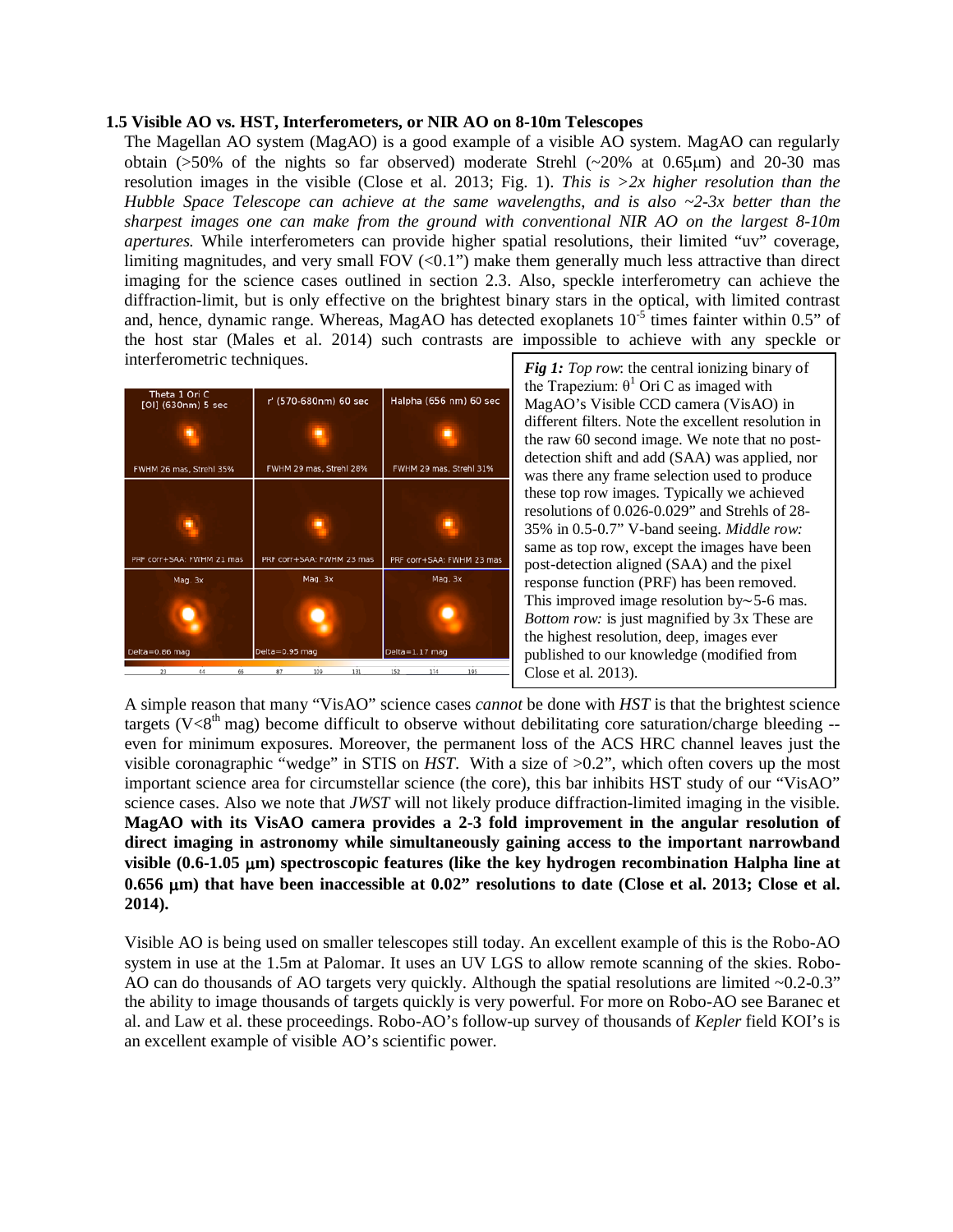There are other visible AO instruments on larger telescopes like those that are fed by the very high order PALM-3000 AO system at the 5m Hale at Palomar. Examples of its visible science cameras include the SWIFT IFU and TMAS CCD camera which has made excellent images of the moons of Jupiter (Dekany et al. 2012; Dekany et al. these proceedings). There is also the VLT's SPHERE ZIMPOL camera which has just had first light (Bezuit et al. these proceedings). Although none of these visible cameras have yet produced refereed visible astronomic science results --they will likely do so in the very near future. However, at the time of these proceedings, the MagAO/VisAO system has produced significant visible AO astronomical science (in seven different refereed publications) as is described later in this paper.

There are also more visible AO cameras coming on-line soon. The VLT MUSE IFU has a GLAO feed from the DSM of the ~2016 era AOF and an optional diffraction-limited optional platescale. In the far future Keck's proposed (but not yet fully funded) NGAO could have higher resolution (and LGSs leading to wide sky coverage). It also true that the future of *HST* is in some doubt and once *HST* stops scientific operations (possibility at any time now) the only access astronomers will have to diffractionlimit visible images will be through visible AO. So this will be an increasingly important field for AO science and astronomy in general. So there will be a long-term need for VisAO science with MagAO and other visible AO systems for the foreseeable future.

# **2.0 INTRODUCTION TO MagAO**

To best understand how the MagAO system works in the visible first need to understand a bit about the history of the Adaptive Secondary Mirror (ASM).

#### **2.1 Past Developments of Adaptive Secondary Mirrors for Adaptive Optics**

Adaptive secondary mirrors (ASMs) have several advantages over conventional deformable mirrors: 1) they add no extra warm optical surfaces to the telescope (so throughput and emissivity are optimal); 2) the large size of the optic allows for a relatively large number of actuators and a large stroke; 3) their large size enables a wide  $(55')$  field of view (FOV); 4) the non-contact voice-coil actuator eliminates DM print-through; and hence 5) performance loss is minor even if up to  $\sim$ 10% of the actuators are disabled (proof: all data in this paper was obtained with ~12 of 585 MagAO actuators disabled). They also give better "on-sky" correction than any other AO DM (see Fig. 1). Hence, adaptive secondaries are a transformational AO technology that can lead to powerful new science and telescopic advancement (Lloyd-Hart 2000). MagAO is the result of 20 years of development by Steward Observatory and our research partner INAF-Osservatorio Astrofisico di Arcetri of Italy and industrial partners Microgate and ADS of Italy.

 In 2002 this Arizona/Italy partnership (Wildi et al. 2002) equipped the 6.5m MMT with the world's first ASM. This ASM is a 65 cm aspheric convex hyperboloid Zerodur shell 2.0 mm thick. The thin shell has 336 magnets bonded to its backside where 336 voice-coil actuators with capacitive sensors can set the shell position. The MMTAO has carried out regular NIR science observations since 2003 reliably with little down time (see for example: Close et al. 2003a; Kenworthy et al. 2004, 2007, 2009, Heinze et al. 2010; Hinz et al. 2010). However, the MMT system was really a prototype ASM.

From the many lessons learned from the MMT's ASM, a new " $2<sup>nd</sup>$  generation" of ASMs were fabricated for the LBT and MagAO. LBT's AO system has had a spectacular on-sky first light in June 2010 (Esposito et al. 2010) obtaining the best AO performance of a large telescope to date. ESO has also developed (a larger 1.1m, thicker ~2.0 mm) DSM shell for their future AO facility for science use in ~2015 (AOF; see Arsenault et al. 2014). Also such ASMs are baselined for the 24m Giant Magellan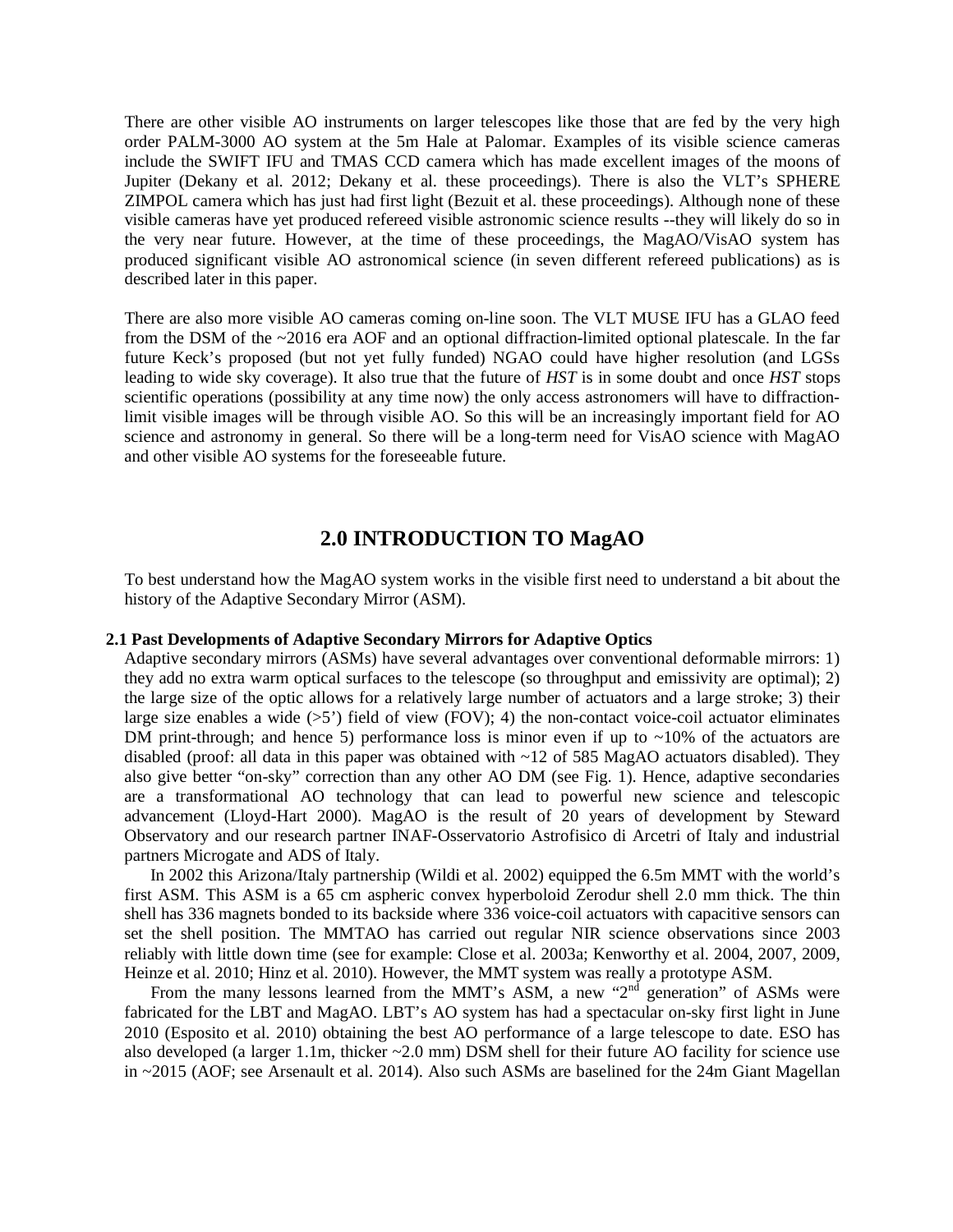Telescope (GMT) secondaries ( $\sim$ 2024) and the M4 of the  $\sim$ 39m E-ELT ( $\sim$ 2024?), and perhaps as a future upgrade to the secondary of the 30m TMT. *Adaptive secondaries are now key to 3 major AO systems and will likely play a role in all future large telescope projects.* 

## **2.2 The 2nd Generation 585 element ASM for MagAO**

Our "thin shell/voice coil/capacitive sensor" architecture is the only proven ASM approach. MagAO's "LBT-style" 2<sup>nd</sup> generation 585 actuator 85cm dia. ASM offers many improvements over the 1<sup>st</sup> generation "MMT" ASM. In particular, MagAO's successful Electro Mechanical acceptance tests in June 2010 proved that the MagAO 585 ASM has larger stroke  $(\pm 15 \text{ µm})$ , a thinner shell (at 1.6) mm vs. 2.0 mm), half the "go to" time  $\langle 0.7-1.0 \text{ms} \rangle$ ; with electronic damping), 2-5 nm rms of positional accuracy (by use of a 70 kHz capacitive closed-loop), and just 30 nm rms of residual optical static polishing errors (compared to  $\sim$  100 nm rms on the current MMT shell). These improvements are taken advantage of by LBTAO as well (Riccardi et al. 2010), but MagAO's mirror overall is slightly better behaved compared to LBT (MagAO's lack of 87 slower "outer ring" LBT actuators increases its speed w.r.t LBT). Moreover, MagAO's ASM is much more flexible than any other ASM, while also not having the inner "stressed" hole illuminated (due to the 0.29 central obscuration of Magellan). So it is not really surprising that MagAO should be the highest performance ASM yet built – see Fig. 1 for proof of how effective MagAO is at high-order correction.



Magellan is a Gregorian telescope (Fig. 1a) and requires a large  $(d=85.1 \text{ cm})$  concave ellipsoidal ASM The concave shape of a Gregorian secondary enables easy testing "off the sky" with an artificial "star" for daytime tests in the dome. In addition, 585 mode servo loop CPU latency is limited to  $\langle 120 \mu s$ through the use of 132 dedicated DSPs (producing ~250 Giga Flops, in the ASM electronics) for very fast real-time performance.

#### **2.3 Current Status of the MagAO System**

MagAO had first light (with its science cameras VisAO and Clio2; see figure 1) in November 2012 (as scheduled after the PDR that occurred in 2009). During first light the AO performance was excellent in the visible with just 200-250 modes in closed loop (see Close et al. 2013). The system than had a major upgrade in the second commissioning run in April 2013 when the maximum number of corrected modes was raised to 378 and corrections as good as 102 nm rms were obtained on bright stars in median 0.6" seeing. Then from April 1 to  $25<sup>th</sup>$  (in the 2014A semester of Magellan) the first open facility science run was executed. The demand for MagAO observing time in 2014A was very high (typically 3-5x oversubscribed). The individual TACs from Carnegie, MIT, Harvard/CfA, Arizona, University of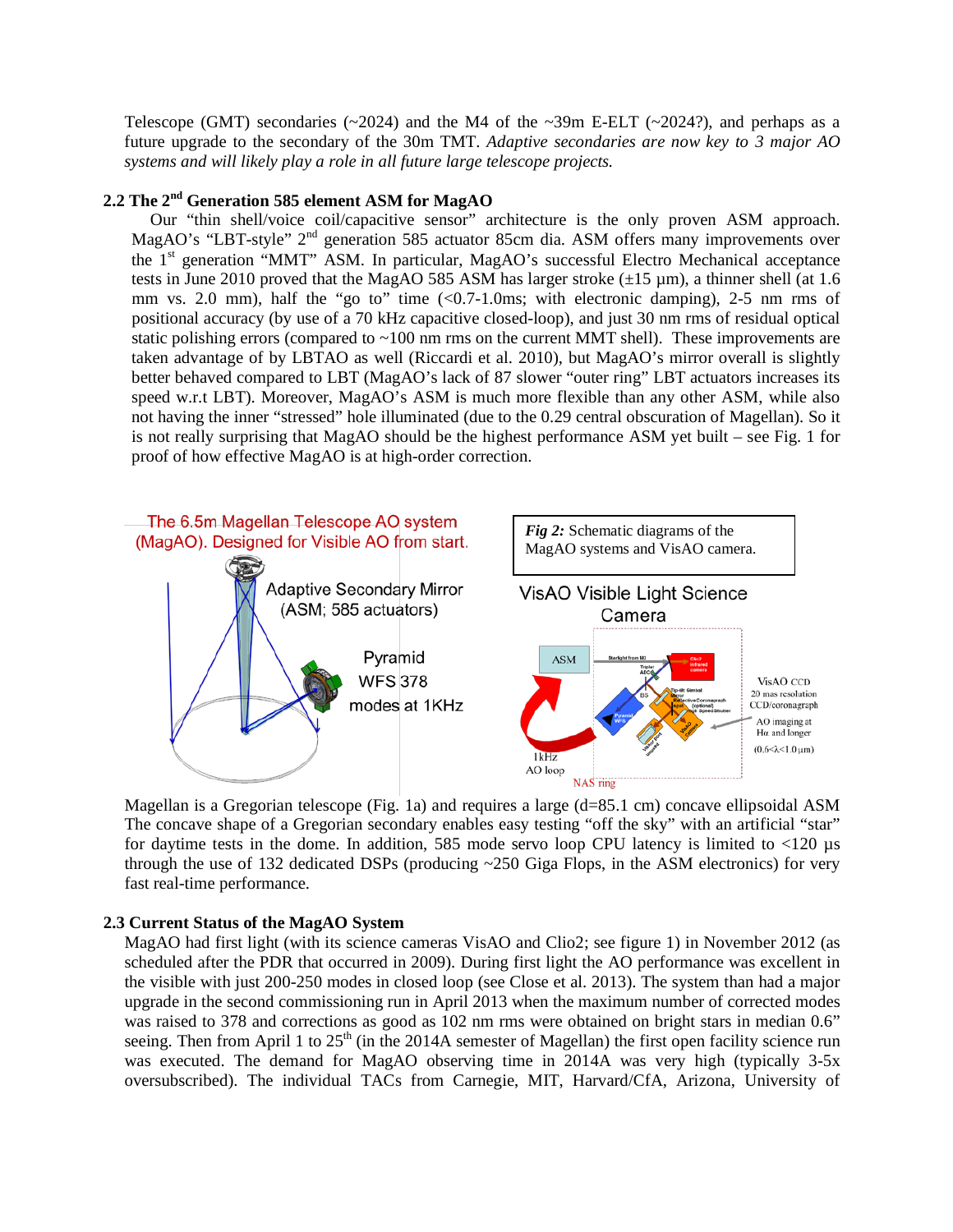Michigan, and Australia all assigned time for their users on MagAO in 2014A. The 2014A run was a good success with almost all science programs executed and with less than 2% downtime from MagAO and its cameras. Overall the community was very happy with MagAO's performance. In 2014B these TACs have now assigned 37 nights to MagAO in the November-December timeframe of 2014. MagAO is the facility AO system for the Magellan community. See Morzinski et al. 2014 (these proceedings) for more details about MagAO and its infrared camera Clio2.



The schematic drawing above (Fig. 2b) outlines how our VisAO and Clio2 cameras are co-mounted and can be used simultaneously (if desired). No instrument changes are ever needed to switch between IR and visible science. In the campaign/queue mode envisioned for MagAO one will not use VisAO if seeing is poor, nor will any telescope time be lost since 1-5.3 µm Clio2 science can be done in >90% of the seeing conditions at Las Campanas --an excellent (median V=0.64" ) seeing site (Thomas-Osip 2008).

#### **2.4 Our Simulated MagAO/VisAO Error Budget Compared to On-Sky results**

MagAO's 585 controllable modes map to a 23 cm "pitch" on the 6.5m primary. This is a smaller (tighter) pitch than all current AO systems (even 20% smaller than the LBT). To predict the exact degree of correction we used "end-to-end" simulation of MagAO/VisAO with the Code for Adaptive Optics Simulation (CAOS; Carbillet et al. 2005). Our CAOS simulations (assuming no extra telescope vibration) predict slightly larger wavefront errors (135 vs. 122 nm rms) than our "corrected" test tower results (Males et al. 2012; Close et al. 2012), hence our test tower results are quite consistent with our analytical model of MagAO.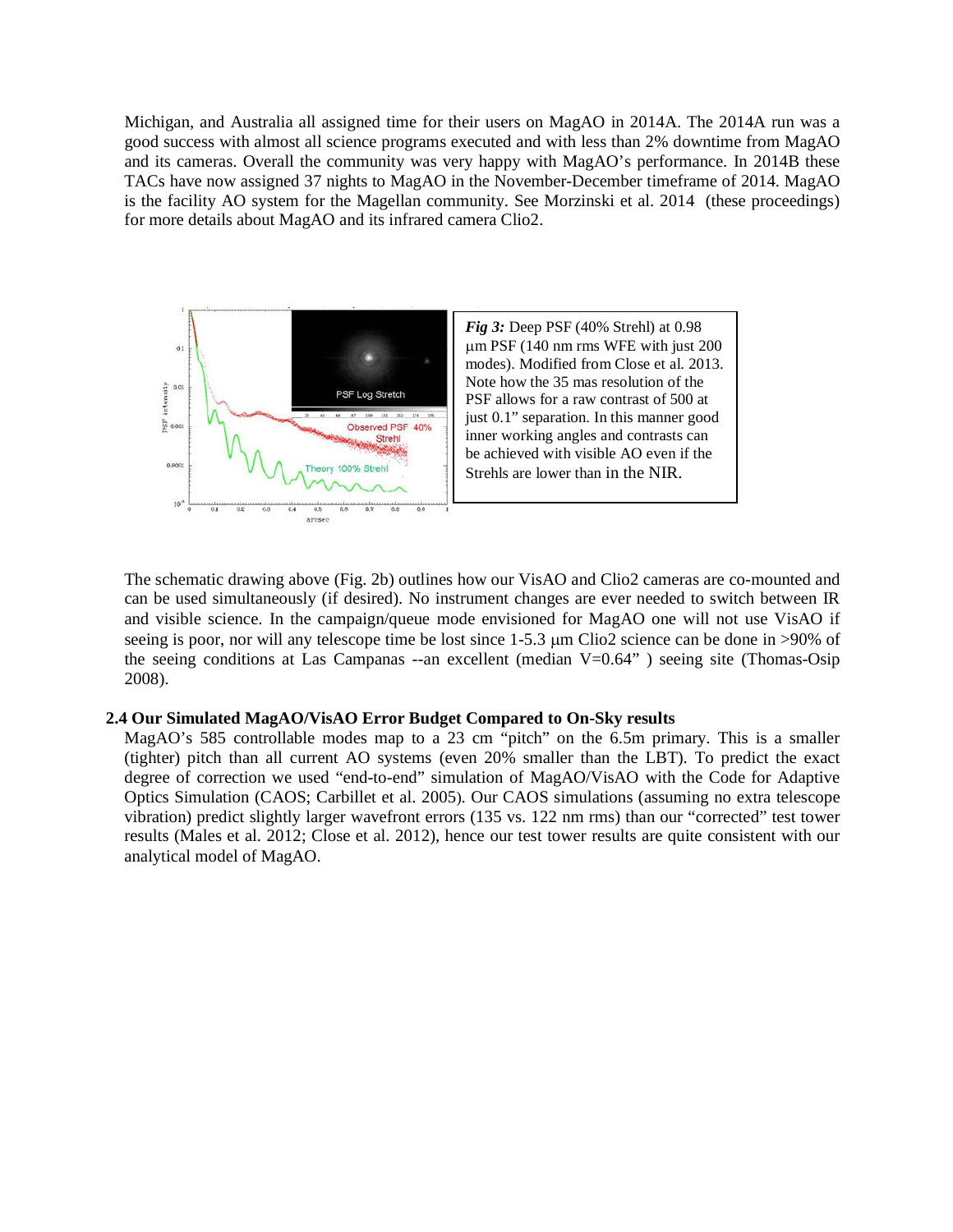

*Fig 4:* MagAO has achieved 104-140 nm of wavefront error using 200-378 modes in 0.65" seeing (median conditions) on sky. This performance is very similar to the predictions by Males et al. 2013 for the MagAO. The curves are the predicted correction and the "X" are a few observed Strehls color coded to match the corresponding curve. See Close et al. 2014, fig 2 for 3,256 more data points with 19-21% Strehls at 0.65µm in 0.4-0.8" seeing.

#### *2.4.1 Moderate Strehls robustly obtained in the Visible with MagAO on-sky*

While simulations, and lab tests give significant comfort, the true test is whether the AO system can actually achieve >30% Strehls reliably in median atmospheric conditions (0.7") on the sky. Since fall 2012 MagAO has been tested on-sky. Figure 4 shows that the published Strehls achieved by MagAO/VisAO are right along the expected values. We now have 3 MagAO runs with diffractionlimited images obtained with VisAO on most of the nights. Diffraction-limited visible imaging with MagAO/VisAO is almost guaranteed at Magellan in median seeing/wind conditions on V<11 mag guide stars (Close et al. 2014).

## **2.3 A Few Selected Science Cases for Visible AO Imaging (MagAO/VisAO) Observations**

#### *2.3.1 Imaging of Young Stars and Proplyds in Orion*

Clearly the exciting possibility of obtaining ∼20 mas FWHM images with MagAO could enhance our understanding of the positions (and motions) of the nearest massive young stars. Hence we targeted the Orion Trapezium cluster during the first light commissioning run with the MagAO system. Indeed in Figure 1 we can see how well the 32 mas binary Theta 1 Ori is split with visible AO (Close et al. 2013). As we can see in figure 5 in the trapezium region alone many scientific results can be obtained with visible AO. We can measure the astrometry of the trapezium members down to 0.2 mas/yr which is excellent (Close et al. 2013). This translates to velocities of 0.4 km/s, at which point the individual orbits start to show orbital arcs in the Trapezium (Close et al. 2013).

 As figure 5 also illustrates we can image off-axis proplyds at high resolution. These warped protoplanetary disks are being photoevaporated by the intense UV radiation and solar wind from theta 1 Ori C. Interestingly Wu et al. 2013 were able to use it as a guide star to make HST resolution images of LV1 6.3" off-axis from the guide star. This suggests (as do the ~10" corrected FOV from SCAO solar AO systems) that the corrected FOV in the optical can be (even at Halpha) as large as 6".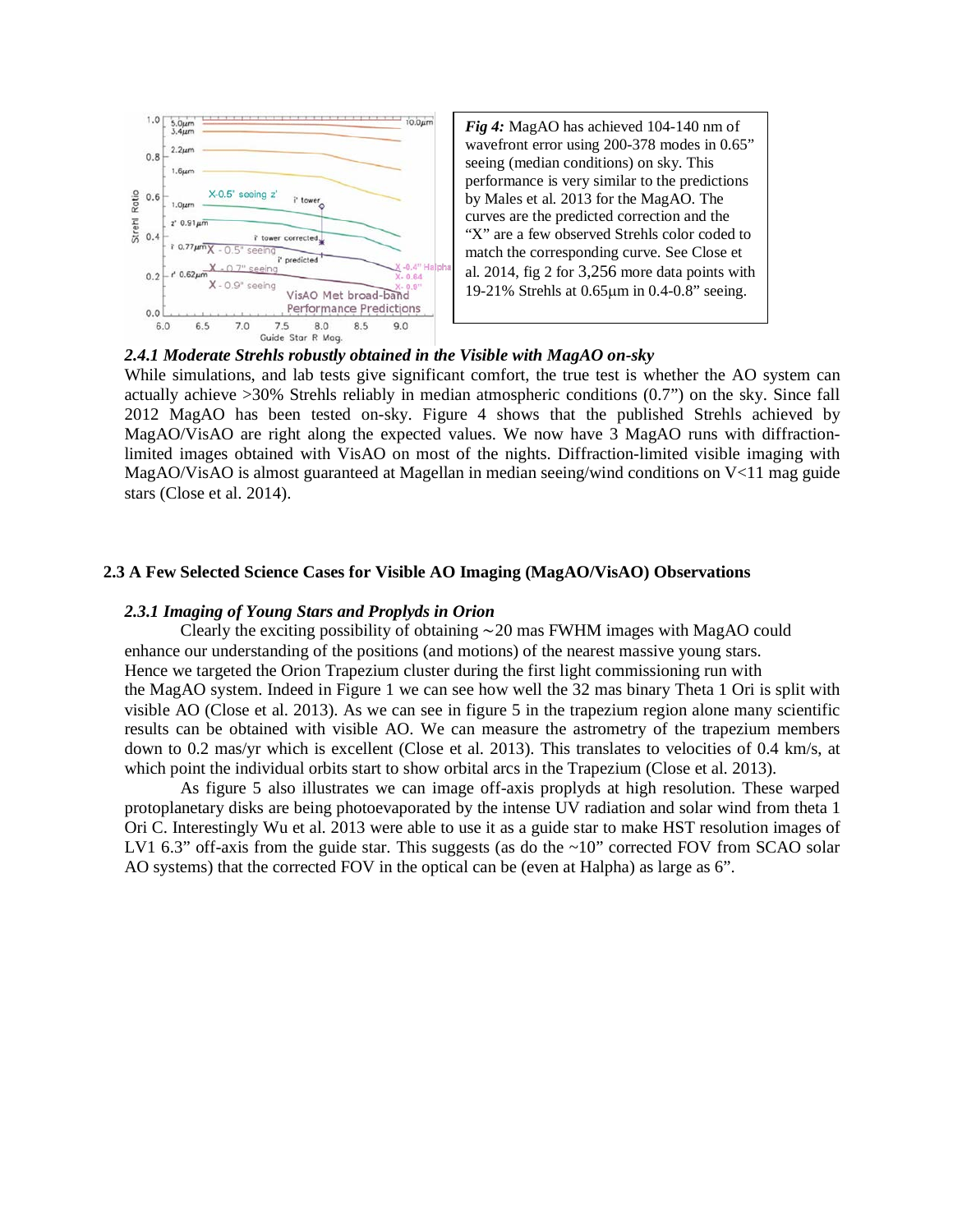

*Fig 5:* Best images of the young stars (and their orbits) in the famous Trapezium cluster in the Orion Nebula. Close et al. 2013 and Wu et al. 2013. Background image from NASA/*HST* archive.

## *2.3.2 High-Contrast Imaging with VisAO*

Another Key science field for visible AO is high contrast imaging of exoplanets with direct imaging. The large ~10 Jupiter mass planet Beta Pic b some ~9 AU from its host star is an excellent target for this sort of work. At the first light of MagAO deep imaging of Beta Pic was carried out to see how faint the planet would appear in the Ys band. The full results of this first detection of an exoplanet with a CCD from the ground can be found in Males et al. (2014). In figure 6 we show what the contrast curve was from 2.5 hours of open shutter observation of the system. We note that this achieved contrast is very similar to that obtained by GPI on Beta-Pic in 30min in H band with SSDI/TLOCI [\(http://www.gemini.edu/sciops/instruments/gpi/instrument-performance?q=node/11552](http://www.gemini.edu/sciops/instruments/gpi/instrument-performance?q=node/11552) ). The important fact here is that the smaller  $\lambda/d$  of visible AO can compensate for poorer (40%) Strehls to enable similar contrasts of an "extreme AO" system like GPI working at H band.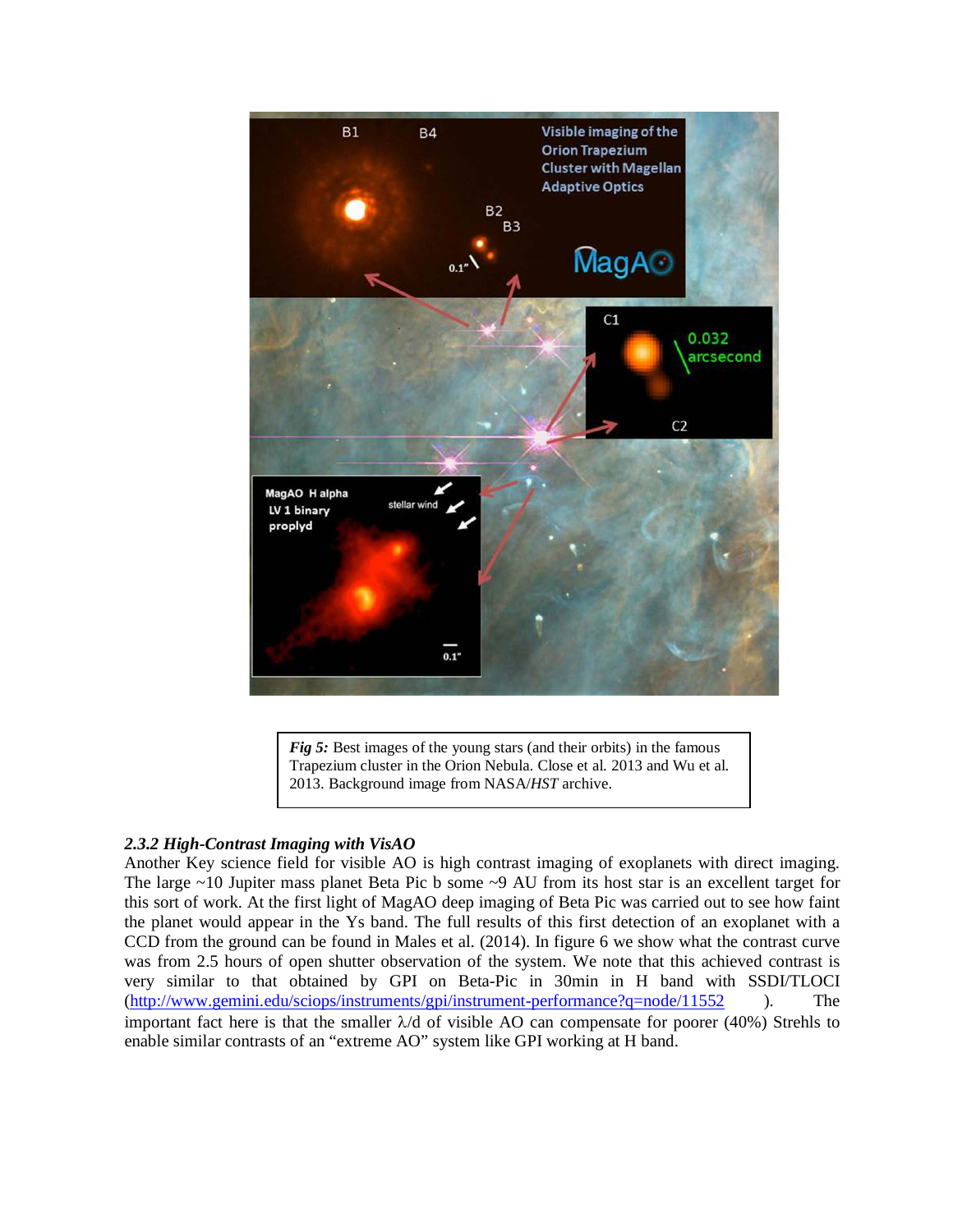

#### *2.3.3 High Contrast imaging with a novel SDI Camera*

In the last section we learned that visible AO can make high contrast images in the visible broad band with ADI/PCA reductions. Indeed the VisAO camera design incorporates all the key features and remotely-selectable elements necessary to optimize such visible AO science. In particular, the coronagraph wheel contains a range of our custom reflective ND masks (Park et al. 2007), allowing deep circumstellar science on bright targets that would otherwise saturate the detector. The main purpose of these masks is to prevent blooming of the CCD47 VisAO detector. Our coronagraph doesn't need to suppress diffraction rings since the ADI/PCA reduction technique work very well. However the number of useful astrophysical investigations possible with Strehls in the ~20-40% range are limited without accurate PSF calibration. In the next section we introduce a new "SDI" mode of the VisAO camera to calibrate the PSF directly.

 One needs simultaneous PSF information to compare to (or deconvolve against) the "in-line" science image. An extremely effective technique for this is Simultaneous Differential Imaging (SDI; Close et al. 2005) which utilizes a Wollaston Beamsplitter to obtain nearly identical, simultaneous, images of the *opolarized* and *e-polarized* PSFs (typically there is <10 nm rms of non-common path SDI error between the *o* and *e* images; Lensen et al. 2004; Close et al 2004). The SDI configuration of the VisAO camera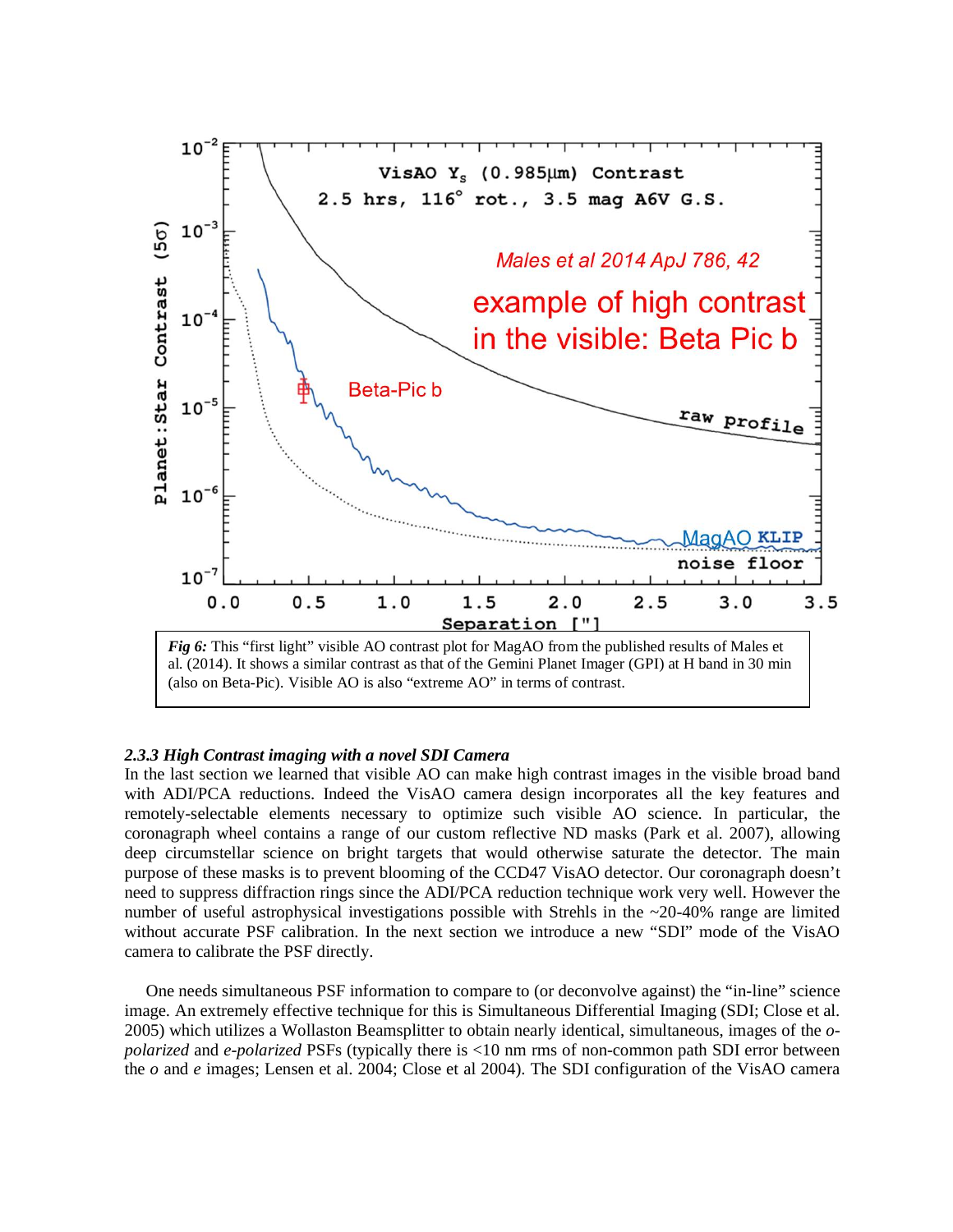includes: 1) a thin small angle calcite Wollaston beamsplitter near our pupil; and 2) a split on-Hα/off Hα "SDI" filter just before the focal plane (for the *e* beam/*o* beam; see fig. 7). In this mode, we have obtained an almost perfect (photon noise limited) simultaneous calibration of the PSF "off" and "on" the H $\alpha$  line on-sky. Hence, a simple subtraction of the "off" image from the "on" image will map H $\alpha$ structures (jets, disks, accreting faint companions etc.), with minimal confusion from the continuum or PSF. We have three such SDI filter sets (with optional SDI double spot coronagraphic masks) for the H $\alpha$ , [OI], and [SII]. Our new (as of April 2014) Halpha SDI filters yield on-sky 1 hr. images of  $2x10^{-6}$ contrast at 1" which exactly at the photon-noise limited floor.



## *2.3.4 High-Contrast H*<sup>α</sup> *Emission Line Imaging of Young Extrasolar Planets: GAPlanetsS Survey*

Another key survey project we are doing with VisAO is high-contrast  $H\alpha$  SDI imaging of the emission from the accretion shock caused by gas accreting onto gas giants during formation. We'll target >30 known southern, young (<10 Myr), nearby (<150pc), gas-rich transitional disk systems that have  $I\leq 10$ mag. During the time of gas accretion the protoplanets will have  $\sim 10^{-(3-4)}$  L<sub>sun</sub> and much of this will be radiated at H $\alpha$  for ~10<sup>6</sup> yrs (Fortney et al. 2008). In this manner, we can finally directly image giant planets where/when they form (likely past the "snow-line"  $>$ 30-50 mas) as H $\alpha$  point-sources orbiting the young target star. This GAPplanetS survey is already 60% complete, and will be likely finished after the 2014B run this fall (Follette et al. 2014).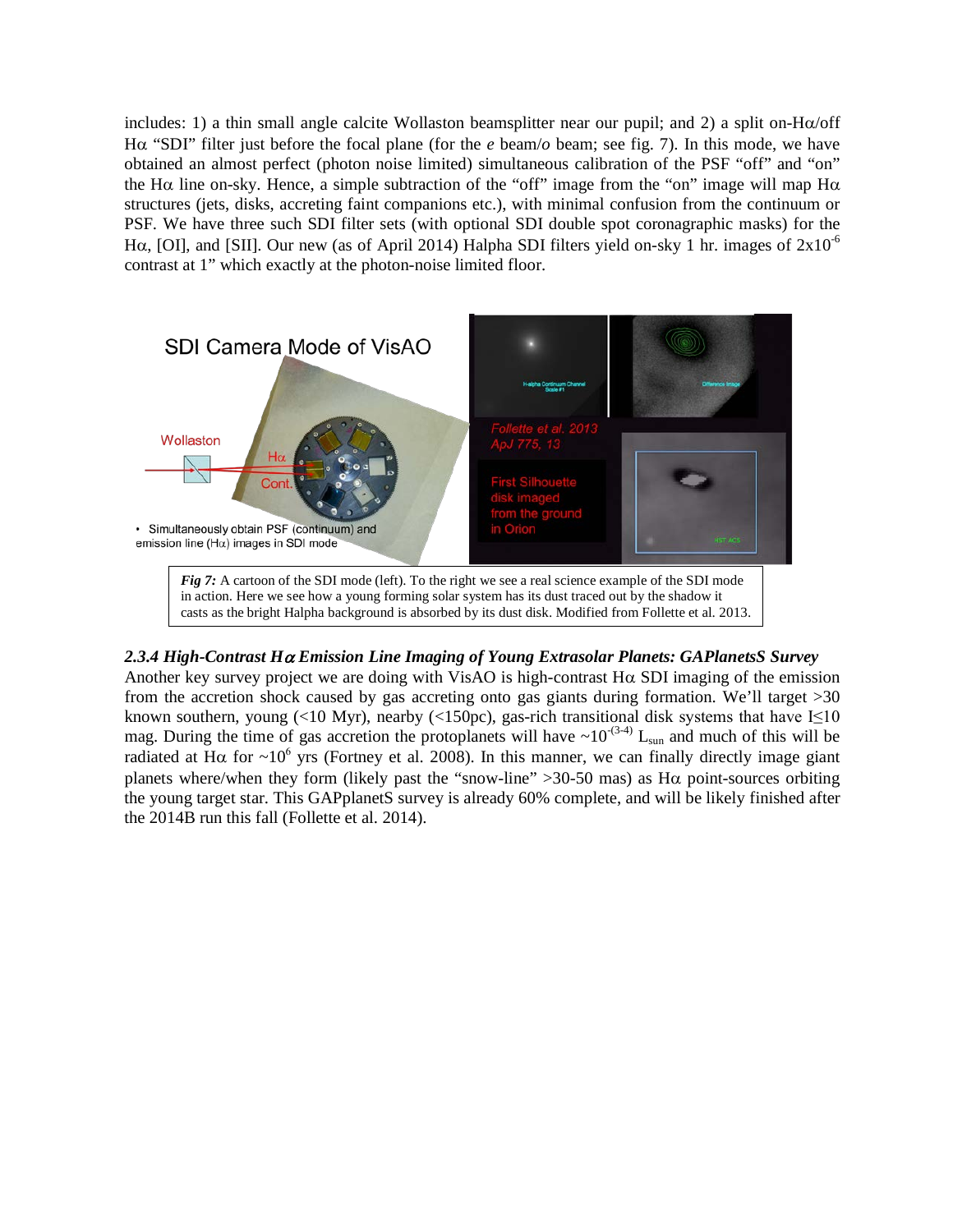

**Fig 8:** Here we examine the first GAPplanetS target, the famous transitional disk HD142527 with the SDI mode. (*left*) Continuum (643 nm) ADI reduced image. (*Bottom Zooms***)**: Note the weak (~3 sigma) detection near the location of the candidate of Biller et al. 2012 (green circle). The source is inconsistent with the background star position (white circle). (*middle*) Hα ADI images. Note the unambiguous 10.5 sigma Hα point-source at sep=86.3 mas, PA=126.6°, hereafter HD142527B. (*right*) ASDI data reduction, here NCP narrow-band filter ghosts are not as well removed as with ADI. NOTE: the new single substrate SDI filters designed by custom scientific (and installed in VisAO in April 2014) has removed all signs of filter ghosts in the current Halpha SDI camera.

These images clearly detect an accreting young companion just 86 mas (and 1000x fainter in continuum) from the primary star! Modified from Close et al. (2014).

#### *2.3.5 High-Contrast Imaging of Extrasolar Planets in the Habitable Zone of Nearby Planets*

An other Key Project for the VisAO camera will be to take deep ADI datasets on nearby stars to directly detect reflected light from giant planets. Jared Males has formed a strong group of scientific collaborators from across the Magellan Partnership to make sure that such a survey is well designed and has been obtaining the telescope resources required to finish. Please see Males et al. in these proceedings for more details.

#### *2.3.6 Asteroid and Solar System Surfaces, and Titan's Atmosphere*

There are many science cases where simply mapping objects at these very high resolutions is exciting. For example, even moderate Strehls are fine for mapping the edges of astroidal surfaces with the VisAO imager. The VisAO camera can also map Titan (diameter  $\sim 0.7$ ") with a 0.95 $\mu$ m CH<sub>4</sub> filter. Similar work is being done with the Palm-3000 system, where the moons of Juipter and Saturn are being imaged in the optical (Hildebrandt, S. private comm.)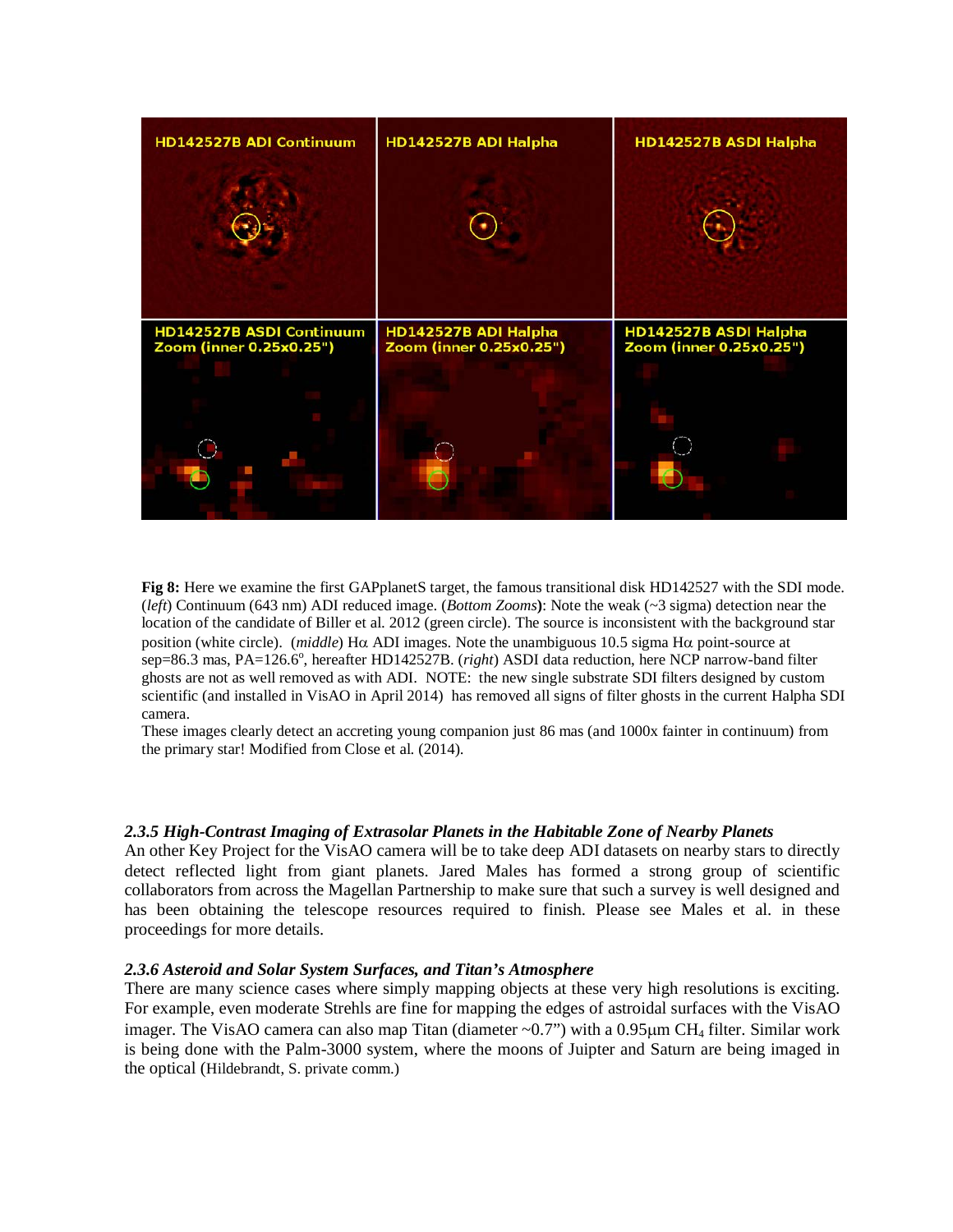# **3.0 CONCLUSIONS**

 The future of visible AO is clearly very bright. We are now in a new age where AO correction is good enough for excellent visible AO science to be carried out with facility AO systems like MagAO. The near future will bring many new visible AO systems on-line and many more exciting science results will follow. We already have exciting MagAO/VisAO science results on exoplanets (Males et al. 2014; Bailey et al. 2014; Close et al. 2014; Morzinski et al. 2014; Follette et al. 2014; Biller et al. 2014), young stars (Close et al. 2013; 2014), circumstellar disks (Follette et al. 2013; Wu et al. 2013; Biller et al. 2014) and Halpha emission jets (Monnier et al. in prep) with many more science papers on these and other fields soon to be published.

 In the future (post-*HST*) the only source of diffraction-limited visible images will be visible AO. Sky coverage is currently small --as visible AO is limited to NGS targets V<12 mag. But the use of LGS with visible AO could increase sky coverage considerably. Making visible AO a replacement for many of *HST's* science programs a viable option.

 The MagAO ASM was developed with support from the NSF MRI program. The MagAO PWFS was developed with help from the NSF TSIP program and the Magellan partners. The VisAO camera and commissioning were supported with help from the NSF ATI program. The ASM was developed with support from the excellent teams at Steward Observatory Mirror Lab/CAAO (University of Arizona), Microgate (Italy), and ADS (Italy). L.M.C.s research was supported by NSF AAG and NASA Origins of Solar Systems grants. J.R.M. and K.M. were supported under contract with the California Institute of Technology (Caltech) funded by NASA through the Sagan Fellowship Program. We also wish to thank the amazing team at Magellan that helped us commission MagAO at LCO.

## **REFERENCES**

Agapito et al. 2008, SPIE, 7015, 70153G

- Arsenault, R. et al., "ESO adaptive optics facility progress and first laboratory test results," Proc. SPIE 9148, 9148-1 (2014)
- Bailely V, et al. 2014 ApJ Lett 780 L4
- Biller B, et al. 2014 ApJ Lett in press
- Brusa G. et al. 2003 proc SPIE 4839, 691.
- Burges C.J.C. "A Tutorial on Support Vector Machines for Pattern Recognition". Data Mining and Knowledge Discovery, Vol. 2, No. 2, pp 121-167, (1998).
- Benedict, G.F. et al. 2006 AJ 132, 2206
- Baranec C. et al. 2013arXiv:1309.4432
- Carbillet, M., et al. "Modeling astronomical adaptive optics I. The software package CAOS", MNRAS, Volume 356, Issue 4, pp. 1263-1275 (2005).
- Carbillet, M., et al. "Performance of the first-light adaptive optics system of LBT by means of CAOS simulations", SPIE Proc. 4839, 131 (2003).
- Close L.M. et al. 2005b NATURE 433, 286
- Close L.M. et al. 2003a, ApJ 599, 537
- Close L.M. et al. 2003b ApJ 598, 35L
- Close, Laird M.; Gasho, Victor; Kopon, Derek; Hinz, Phil M.; Hoffmann, William F.; Uomoto, Alan; Hare, Tyson, 2008 Proc SPIE Volume 7015, pp. 70150Y-70150Y-12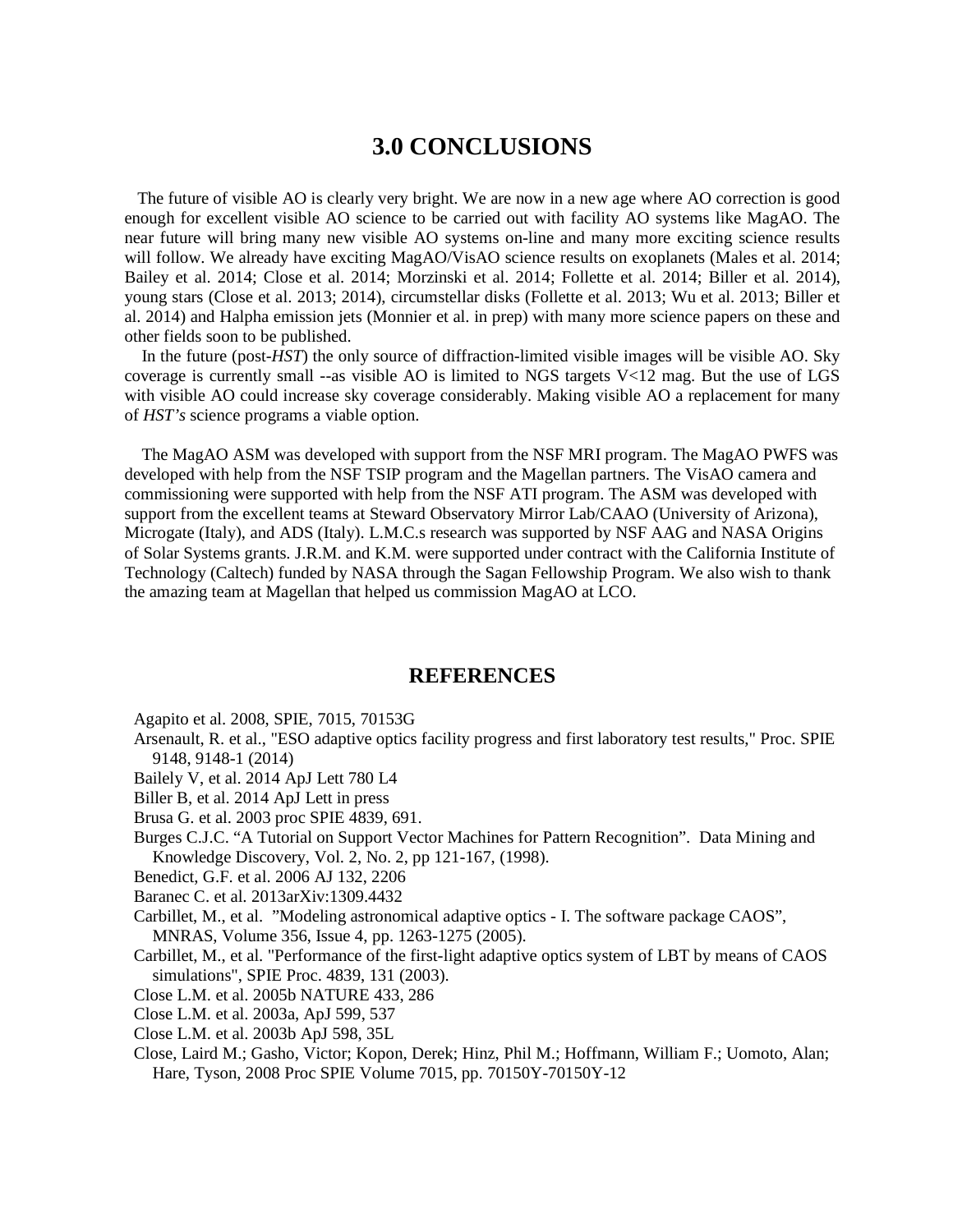- Close, Laird M.; Gasho, Victor; Kopon, Derek; Males, Jared; Follette, Katherine B.; Brutlag, Kevin; Uomoto, Alan; Hare, Tyson, Adaptive Optics Systems II. Edited by Ellerbroek, Brent L.; Hart, Michael; Hubin, Norbert; Wizinowich, Peter L. 2010 Proceedings of the SPIE, Volume 7736, pp. 773605-12
- Close L.M., Males, J. et al. 2013, ApJ, 774 94
- Close L.M., Males, J. et al. 2014, ApJ Lett 781 L30
- Cahoy, Kerri L.; Marley, Mark S.; Fortney, Jonathan J. 2010, ApJ 724 189
- Dekany, Richard; Roberts, Jennifer; Burruss, Rick; Bouchez, Antonin; Truong, Tuan; Baranec, Christoph; Guiwits, Stephen; Hale, David; Angione, John; Trinh, Thang; Zolkower, Jeffry; Shelton, J. Christopher; Palmer, Dean; Henning, John; Croner, Ernest; Troy, Mitchell; McKenna, Dan; Tesch, Jonathan; Hildebrandt, Sergi; Milburn, Jennifer ApJ, 776, Issue 2, article id. 130, 13 pp. (2013))
- Drummond, J. D., Christou, J. C., & Fugate, R. Q. 1995 ApJ v.450, p.380
- Ercolano, B., Drake, J. J., Raymond, J. C. & Clarke, C. C. 2008, ApJ, 688, 398E.
- Esposito S. et al. 2006 Proc. SPIE Volume 6272, pp. 62720A
- Esposito, Simone; Riccardi, Armando; Fini, Luca; Puglisi, Alfio T.; Pinna, Enrico; Xompero, Marco; Briguglio, Runa; Quirós-Pacheco, Fernando; Stefanini, Paolo; Guerra, Juan C et al. 2010 Adaptive Optics Systems II. Edited by Ellerbroek, Brent L.; Hart, Michael; Hubin, Norbert; Wizinowich, Peter L. Proceedings of the SPIE, Volume 7736, pp. 773609-12
- Ferrarese, M. & Merritt, D. 2000, ApJ, 539L, 9F.
- Follette, Katherine B.; Close, Laird M.; Kopon, Derek; Males, Jared R.; Gasho, Victor; Brutlag, Kevin M.; Uomoto, Alan, 2010 Ground-based and Airborne Instrumentation for Astronomy III. Edited by McLean, Ian S.; Ramsay, Suzanne K.; Takami, Hideki. Proceedings of the SPIE, Volume 7735, pp. 77351P-10
- Follette K., Close, L. et al. 2013 ApJ 775, L3
- Follette K., Close, L. et al. 2014 Sagan Summer workshop.
- Fortney, J. J.; Marley, M. S.; Saumon, D.; Lodders, K. 2008 The Astrophysical Journal, Volume 683, Issue 2, pp. 1104-1116.
- Gratadour, D., Rouan, D., Mugnier, L. M., Fusco, T., Clenet, Y., Gendron, E. & Lacombe, F. 2006, A&A, 446, 813G.
- Gladysz, S. et al. 2008, PASP, 120, 1132
- Hillenbrand, Lynne A.; Strom, Stephen E.; Vrba, Frederick J.; Keene, Jocelyn 1992 Astrophysical Journal, vol. 397, no. 2, p. 613-643
- Hinz, P.M. et al. 2000, SPIE 4006, 349
- Hinz, Philip M.; Rodigas, Timothy J.; Kenworthy, Matthew A.; Sivanandam, Suresh; Heinze, Aren N.; Mamajek, Eric E.; Meyer, Michael R. 2010 The Astrophysical Journal, Volume 716, Issue 1, pp. 417-426
- Kenworthy et al. 2004, Advancements in Adaptive Optics. Edited by Domenico B. Calia, Brent L. Ellerbroek, and Roberto Ragazzoni. Proceedings of the SPIE, Volume 5490, pp. 351-358
- Kenworthy, Matthew A.; Mamajek, Eric E.; Hinz, Philip M.; Meyer, Michael R.; Heinze, Aren N.; Miller, Douglas L.; Sivanandam, Suresh; Freed, Melanie 2009 The Astrophysical Journal, Volume 697, Issue 2, pp. 1928-1933
- Kenworthy, Matthew A.; Codona, Johanan L.; Hinz, Philip M.; Angel, J. Roger P.; Heinze, Ari; Sivanandam, Suresh (2007) The Astrophysical Journal, Volume 660, Issue 1, pp. 762-769.

Kopon et al. 2008 Proc. SPIE, Vol. 7015 p. 70156M-70156M-11

Kopon et al. 2009 Proc. SPIE, Vol 7439, p74390

Kopon, Derek; Close, Laird M.; Males, Jared; Gasho, Victor; Follette, Katherine 2010 Adaptive Optics Systems II. Edited by Ellerbroek, Brent L.; Hart, Michael; Hubin, Norbert; Wizinowich, Peter L. Proceedings of the SPIE, Volume 7736, pp. 77362V-11